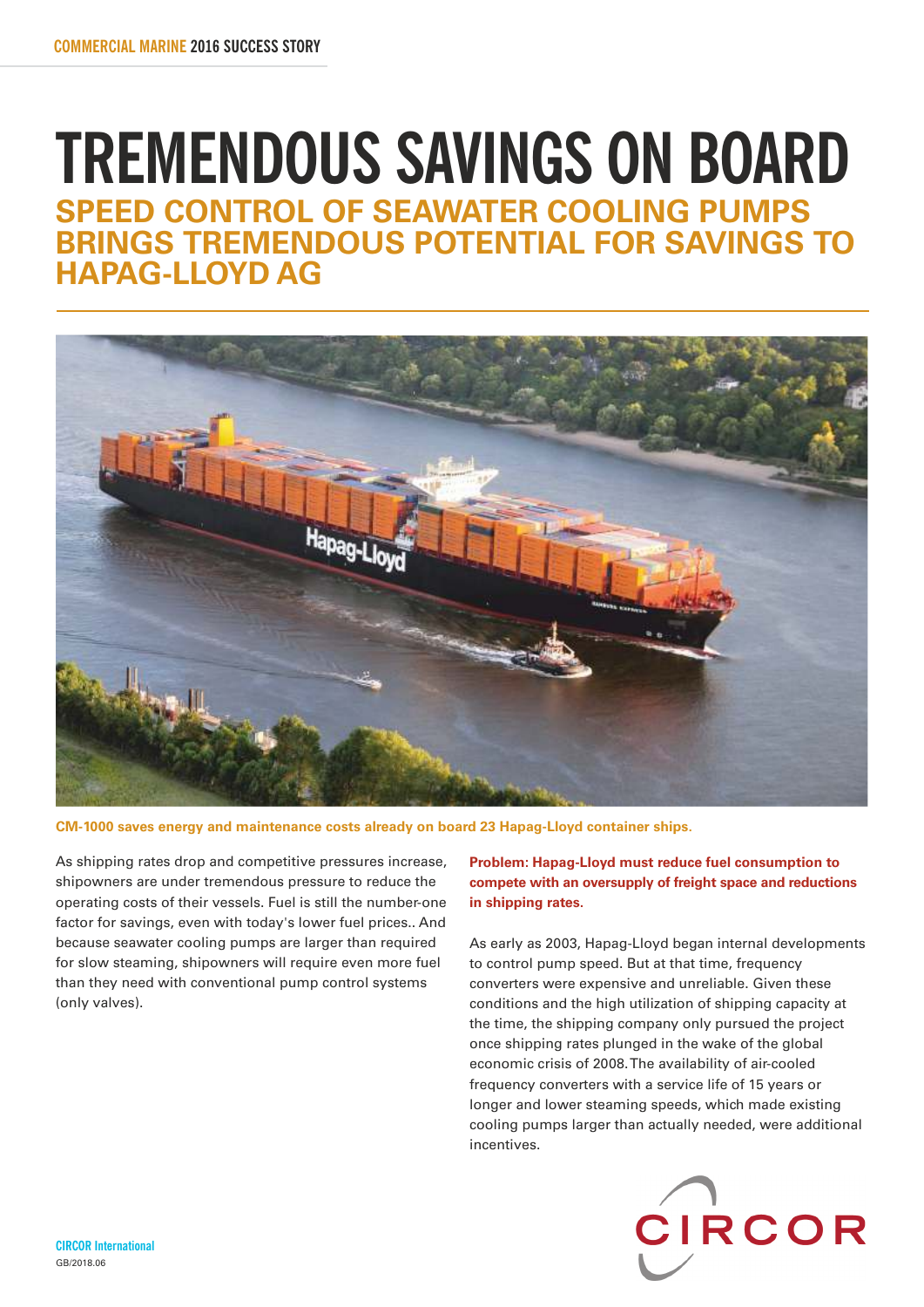

**All of the CM-1000's electronics are contained in three switch cabinets. The electronic controller has the GL approval.**

**Solution: Hapag-Lloyd deploys the CM-1000 intelligent pump controller to reduce energy consumption on board, one of the few cost factors that the shipowner can influence.**

To reduce fuel consumption, in 2014, Hapag-Lloyd began to gradually retrofit 23 container ships (13,200 and 8,600 TEUs) with the Smart Technology CM-1000 Series intelligent pump controller from CIRCOR. Collaborating with CIRCOR's experts from Allweiler led to the successive use of the CM-1000 in all of Hapag-Lloyd's container ships. The final CM-1000 will be installed in 2016, making Hapag-Lloyd the smart technology leader in the marine field.

In addition to the technical challenges, the shipping company required rapid service around the world, including spare parts deliveries and marine-capable components. For example, plug connections on cables must be much more vibration-resistant than those used on land and shielded against alternating electromagnetic fields. In Hapag-Lloyd's experience, they were not always able to count on marine-capable components , even with suppliers that deliver other marine products.

### **Significant savings**

The CM-1000 uses frequency converters to intelligently control the capacity of seawater cooling pumps based on the temperature of the fresh water and the momentary need for cooling. The system improves the efficiency of onboard

Commercial Marine Products & Services

seawater cooling pumps and reduces operating and service costs, resulting in highly-efficient, environmentally-friendly, and sustainable operation of the cooling system. According to Lars Voss, Senior Superintendent at Hapag-Lloyd AG: "With the CM-1000, we save up to 850 MWh per year per ship. This fits in with our Ship Energy Management Plan, which allows us to operate our vessels in an environmentally-friendly manner."

Hapag-Lloyd's container ships move goods between the Far East, Europe, and America. As the ships pass through different climates, the seawater that is used for cooling purposes varies in temperature by more than 30° Kelvin. In addition, slow steaming reduces the need for cooling. With these conditions, the CM-1000 varies the speed of the seawater pumps in the cooling system so that only the exact amount of cooling



**The only additional requirements on board are to install the sensors and establish the cable connections. The central switch cabinet contains the frequency converter.**

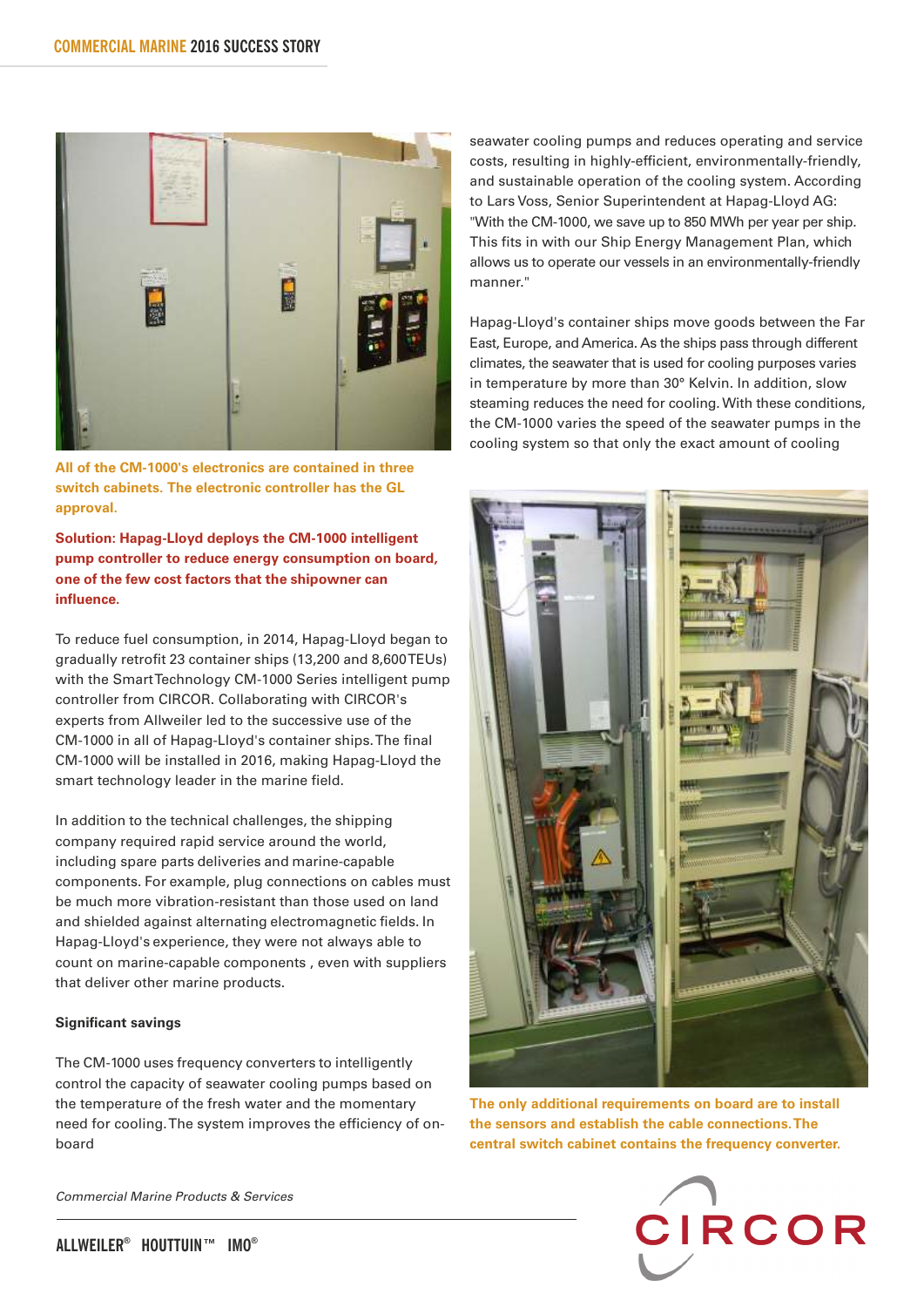

**The centralized screen displays all operating data from each of the two connected pumps separately. The CM-1000 provides information about unusual operating conditions both here and in the control room. According to Mr. Voss, "The crew has detailed information about the system at all times."**

seawater is provided. If the ship is stopped or is steaming only very slowly, the CM-1000's new All-Off function switches the pumps completely off. Particularly during winter demurrage periods in European ports, there is no need to pump seawater for cooling purposes.

## **Result: Energy consumption of Hapag-Lloyd's seawater cooling pumps dropped by up to 85%, by up to 96% during port operations, and up to 100% when the All-Off function is used.**

The Variable Speed Drive (VSD) of the CM-1000 controller can reduce energy consumption during sea operations by up to 58 percent. If the additional Active Valve Control (AVC) function is used in the cooling water system, reductions of up to 85 percent are possible. In the experience of Hapag-Lloyd, energy savings of up to 96 percent are achievable during port operations. When the All-Off function is used, savings of up to 100 are possible. If the cooling water system requires a minimum pressure, AVC will deliver that pressure even when speeds are low. But in Hapag-Lloyd's experience, this is only rarely necessary. AVC controls the valves in the seawater outlet line and automatically adjusts the system's characteristic curve so that the pumps are always running at the ideal operating point, preventing cavitation.

Commercial Marine Products & Services

VSD drops energy consumption from 2 x 142 kW to 2 x 40 kW. AVC reduces it from 2 x 142 kW to 1 x 35 kW; during periods of low loads the reduction can be as low as 1 x 5 kW. For Hapag-Lloyd this translates into potential savings of approximately 16 metric tons of fuel oil per ship per month.



**The capacity of the four seawater cooling pumps is between 50 and 1750 m³ per hour. With the CM-1000, approximately 75% of the two pumps' output is sufficient, even at maximum cooling requirements. The third and fourth pumps are no longer needed.**

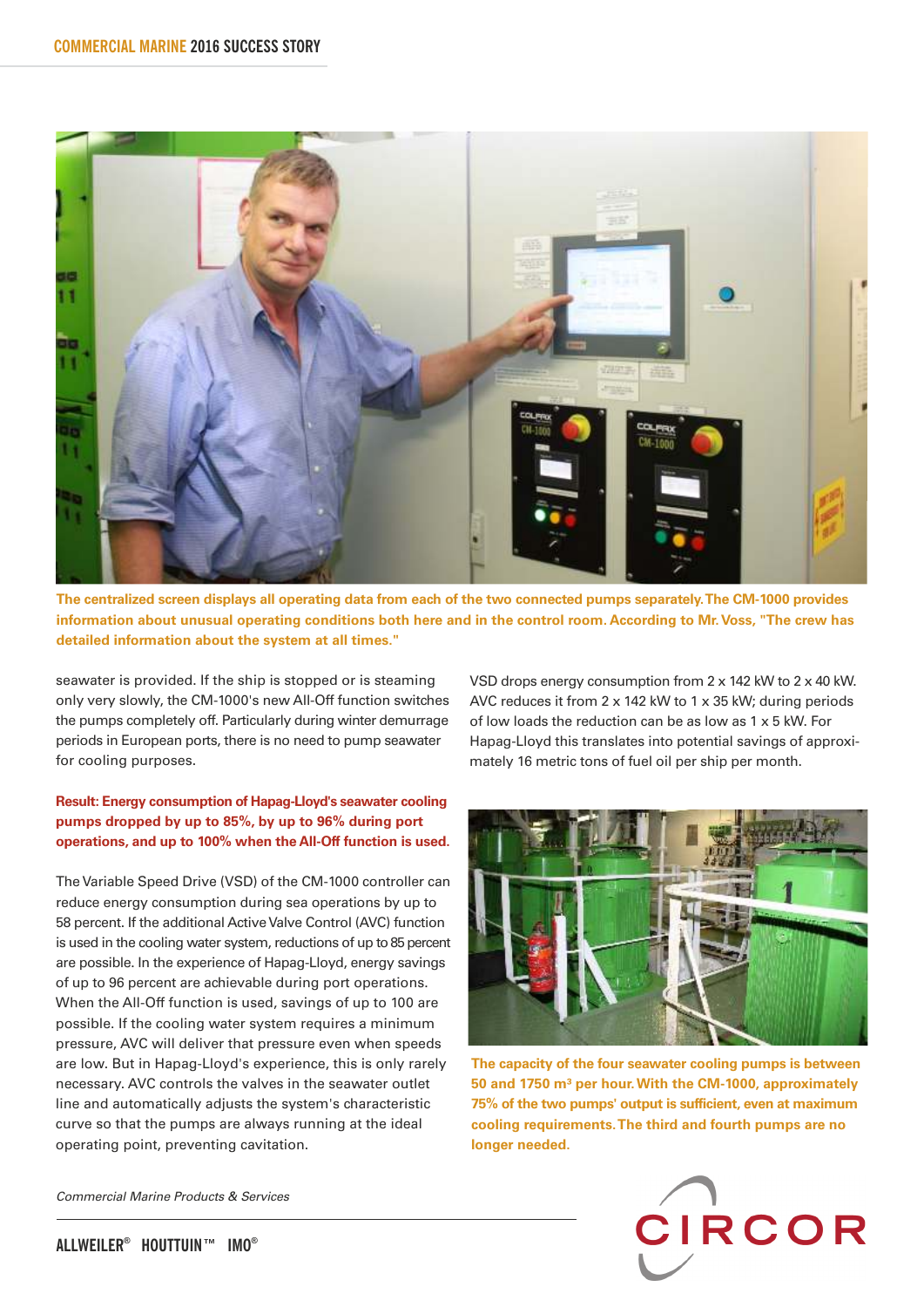

**This screen shows the previous and total savings of electrical energy for both seawater cooling pumps among other information. In this image, the Kyoto Express is being loaded, so only one pump is in operation at low speed (215 rpm). After 60,098 operating hours, the saving is 455,385 kWh.**



**This chart indicates that the controller has reached the desired cooling water temperatures with precision and uniform pump capacity as well as balanced control behavior.**



**Unusual operating conditions are monitored and displayed separately for each pump. Disturbance and alarm messages can be forwarded to any personal computer.**



**An analog sensor transmits the pressure reading to the valve controller (AVC).**



**The PT 100 temperature sensor in the LT cooling water system transmits the CM-1000's target value with a twochannel output. The set point on the Kyoto Express is 24 °C.**



**Automatic Valve Controller (AVC) actuator for the seawater outlet flaps of the LT cooler.**



Commercial Marine Products & Services

**® ® ALLWEILER HOUTTUIN™ IMO**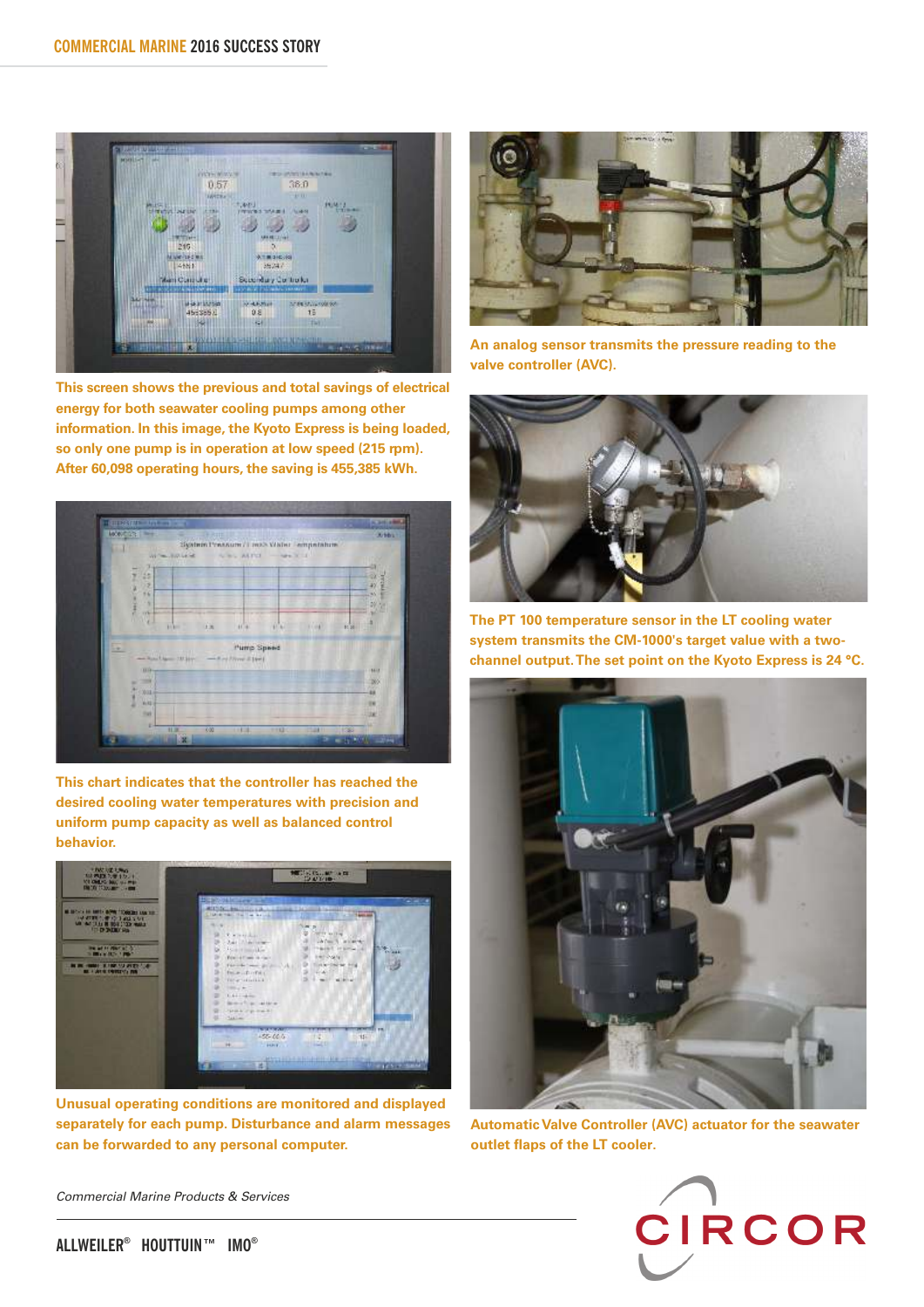

**Wiring box (left) for the sensors of the CM-1000 system. Control box (right) for the controller drive of the three-way valve in the original controller of the LT cooling water system. On the Kyoto Express, its set point is always 4 °C below the set point of the CM-1000. This ensures that the "old" and "new" controllers do not mutually influence each other.**

#### **Pays for itself in just a few months**

The 8600 TEU Kyoto Express demonstrates how quickly the CM-1000 can pay for itself, just from lower fuel consumption alone. Since going into operation at the beginning of August 2016, the intelligent controller has realized savings of more than 455,000 kWh for the two seawater pumps. Monetary savings were approximately €35,000 at current fuel prices. In less than nine months, the CM-1000 is saving the shipowner money with every hour of operation.

There are other benefits as well. With lower speeds, wear to the casing, impeller, bearing, and mechanical seals is significantly reduced. As a result, the need for overhauls approximately every 20 years will be reduced many times over, according to the Chief of the Kyoto Express. Improvement of mechanical seal life is evident after just two years. Prior to installation of the CM-1000, the seals required replacement every year on

Commercial Marine Products & Services

average. Since the CM-1000 went into operation, not a single seal has required replacement. Such performance allows the shipowner to reduce its stock of spare parts on board the vessel, ultimately increasing availability and improving safety on board. Less maintenance also means less downtime. With the CM-1000, two of the four pumps are sufficient to meet all requirements, from maximum cooling to stoppage. The third and fourth pumps, previously held in reserve and used during demurrage, are no longer needed, remaining operational as redundant systems instead.

#### **Retrofitting without the shipyard**

The CM-1000 controller can be installed when the ship is built or at any time thereafter. From Hapag-Lloyd's perspective, the Cabinet version of CM-1000 has been a particularly valuable solution for ships that never or only rarely stop at European ports. CIRCOR provides all of the